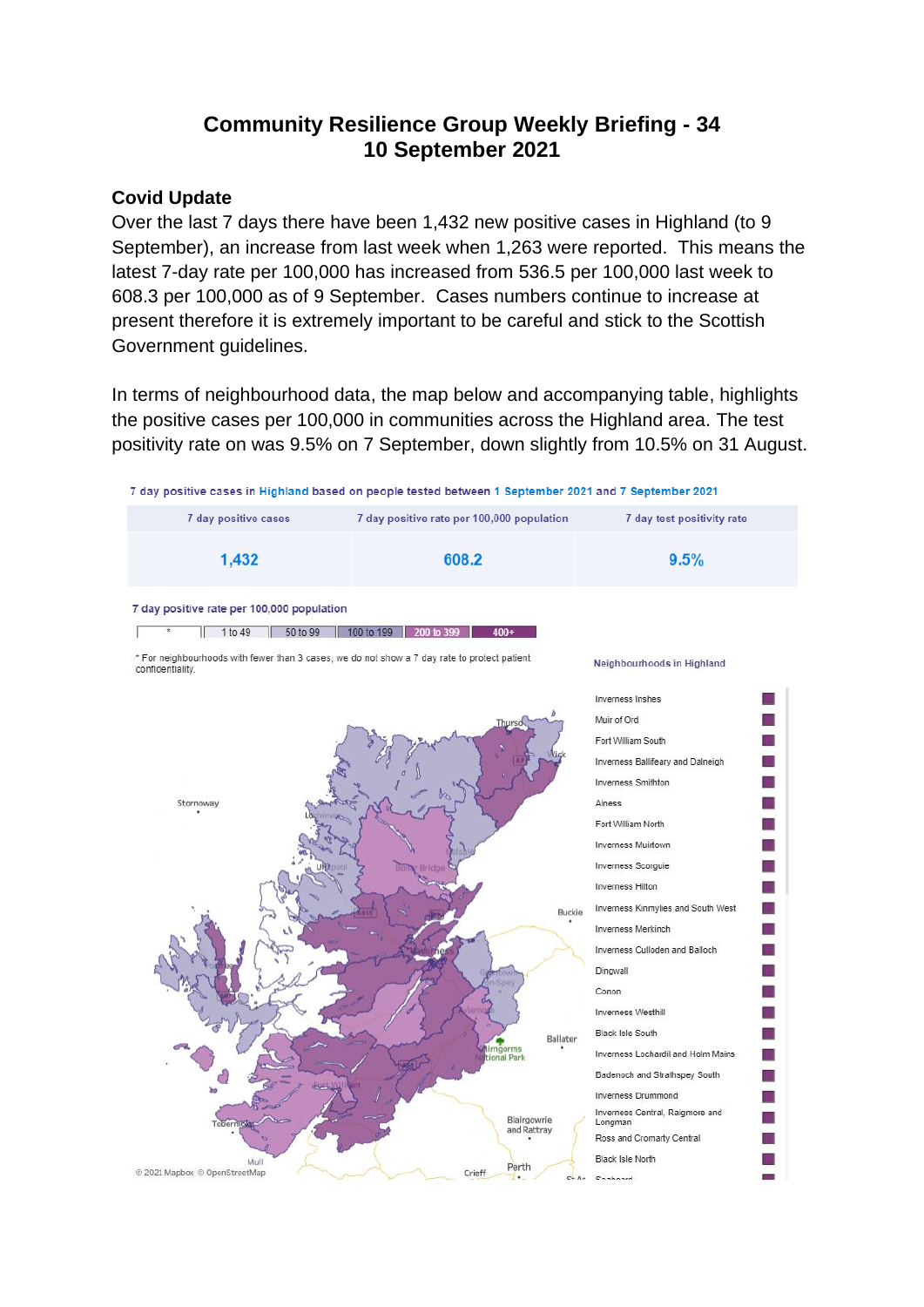# **Scotland has Moved Beyond Level Zero – First Minister's Announcements this Week**

From 9 August 2021 the whole of Scotland moved to beyond Level 0. You can find Scottish Government guidance for everyone on how to stay safe and prevent the spread of COVID-19 here.

[https://www.gov.scot/publications/coronavirus-covid-19-staying-safe-and-protecting](https://www.gov.scot/publications/coronavirus-covid-19-staying-safe-and-protecting-others/)[others/](https://www.gov.scot/publications/coronavirus-covid-19-staying-safe-and-protecting-others/)

Despite high levels of positivity, the First Minister has said there is 'cautious optimism' and that the rate 'may now be slowing'. Everyone should continue to act carefully and remain cautious.

Plans have been approved for a 'vaccine passport' in Scotland. The new rules will mean people over the age of 18 in Scotland will need to show they have had both doses of the vaccine before they are allowed entry to nightclubs or larger events.

#### **Highland Council Schools: advice to parents and carers**

Highland Council and the Health Protection Team are working closely to make parents and families aware of how COVID-19 is managed within schools. A letter to parents and carers is attached with the briefing. Public health advice is as follows:

*Children who are sick should not attend school and where a child has symptoms that could be from COVID they should stay at home and have a PCR test booked. Once well and with a negative PCR test, they can return to school.* 

*If a case of COVID arises in a member of staff or student at a school, letters will be issued to those who have been in contact with the case which will explain what action needs to be taken.* 

*There will be no need for school contacts to self-isolate unless they are contacted by Test and Protect. In the event of further cases in the school, additional action will be taken and in the event of a significant outbreak advice will be sought from the Health Protection Team and actions undertaken depending on the specific circumstances.*

### **Asymptomatic Testing**

It continues to be important that people test themselves even if they don't have symptoms. Taking a rapid LFD test twice a week can help stop new variants earlier, limiting the spread of the virus.

Test kits are available at pharmacies, or to order online from [www.nhsinform.scot/testing,](http://www.nhsinform.scot/testing) or by calling 119.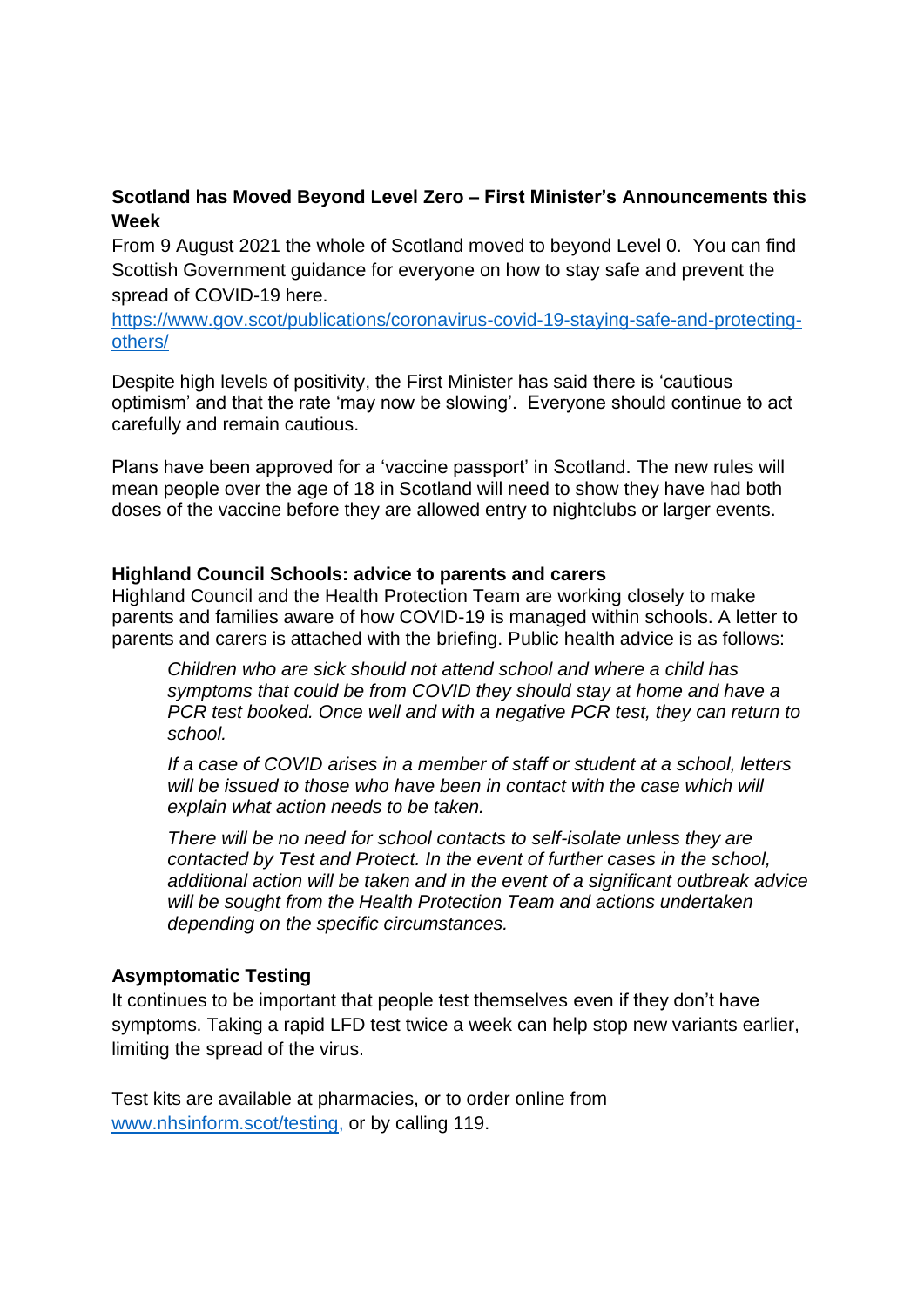Test kits are also available at Community testing sites. The details for where these are next week is outlined below.

# **Symptomatic Testing**

If you do believe you have symptoms, please self-isolate and book a PCR test. Postal PCR kits are available through NHS Inform either online **[here](https://eur02.safelinks.protection.outlook.com/?url=https%3A%2F%2Fwww.nhsinform.scot%2Fillnesses-and-conditions%2Finfections-and-poisoning%2Fcoronavirus-covid-19%2Ftest-and-protect%2Fcoronavirus-covid-19-how-to-do-a-pcr-test-at-home&data=04%7C01%7C%7C782f2f7756ee483e42e308d94dec951d%7C89f0b56e6d164fe89dba176fa940f7c9%7C0%7C0%7C637626500816082039%7CUnknown%7CTWFpbGZsb3d8eyJWIjoiMC4wLjAwMDAiLCJQIjoiV2luMzIiLCJBTiI6Ik1haWwiLCJXVCI6Mn0%3D%7C1000&sdata=Y%2BavkxLVdZX7n9HajM7JAMRH0o5v7yj1NIhNsrPP9Tg%3D&reserved=0)** or by calling 0800 028 2816.

In addition to the local support that is available, people can get support to self isolate by calling the Council's helpline number: 0300 303 1362. This can include access to food and supplies to self isolate and individuals may be entitled to a £500 self isolation support grant.

# **Community Testing 13 – 17 September for those without symptoms**

The community testing programme offers rapid COVID-19 tests for people without symptoms.

Next week mobile testing units will be in Inverness and Muir of Ord.

The mobile testing unit Jabbernaut will be at Tesco Car Park, Inshes Retail Park, Milton of Inshes, Inverness IV2 3TW:

- Monday 13 September 9am-4pm
- Tuesday 14 September 9am-4pm
- Wednesday 15 September 9am-4pm
- Thursday 16 September 9am-4pm
- Friday 17 September 9am-3pm

The mobile testing unit "Testalot" will be in the Library Car Park, Muir of Ord, IV6 7PY

- Monday 13 September 9am-4pm
- Tuesday 14 September 9am-4pm
- Wednesday 15 September 9am-4pm
- Thursday 16 September 9am-4pm

Just to emphasise that there is no specific outbreak in this community, this is to support normalising testing across the area.

No appointment is necessary, and it will be open both for asymptomatic testing and to collect LFD test kits.

Please note that these drop-in sessions for community testing are only for people without symptoms. Anyone that becomes unwell should isolate immediately and seek **a PCR test**. PCR tests can be booked through NHS Inform online or by calling 0800 028 2816.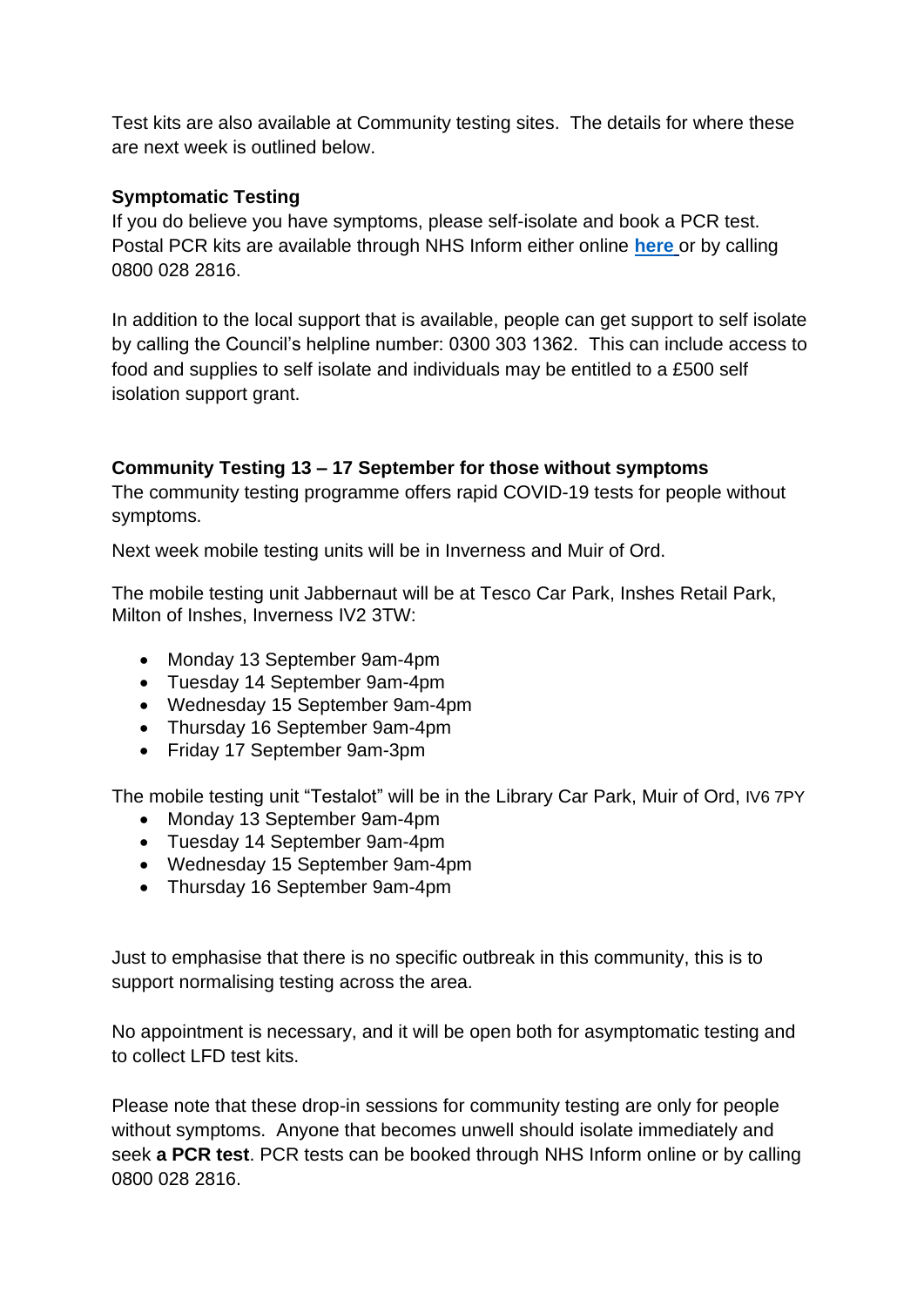Those who attend a COVID-19 Mobile Clinic will also have the opportunity to enter a free monthly draw to win an Amazon Kindle e-reader (10<sup>th</sup> generation, with 6" backlit display) after completing an exit survey. The winner will be drawn by random at the end of the month.

I would appreciate it if you could encourage people across your networks to attend.

### **Vaccination Update**

The latest update from NHS on the vaccine can be accessed at the following link: [www.nhsinform.scot/covid19vaccine.](http://www.nhsinform.scot/covid19vaccine)

### **Vaccination of 16-18 year olds**

From 7 August, 16-18 year olds are now eligible for vaccination and will be directed to the drop in clinics - see NHS Highland website for details <https://www.nhshighland.scot.nhs.uk/COVID19/Pages/Vaccination.aspx>.

### **Community groups in Wester Ross, Strathpeffer and Lochalsh encouraged to apply for Covid funding boost.**

Groups from across the Wester Ross, Strathpeffer and Lochalsh ward (Ward 5) of The Highland Council are invited to apply for a "financial covid booster" through a share of the local Community Based Fund. The fund has been set up to help strengthen communities where Covid has exposed gaps

The first of two rounds of funding are now open for groups in Ward 5 to apply for up to £5,000 of support. Groups who run projects or activities that address one or more of the following four impacts of Covid are encouraged to apply:

- The direct harm people have experienced through contracting the virus
- The wider impact on health or social care due to the impact on services and how people can or can't access these services.
- The social impacts as a result of the measures put in place to slow the spread of the virus.
- Economic impacts

Projects with match funding will be prioritised. However, 100% funding could be made available for exceptional projects.

The first round closes on 30 September 2021. There will be a second round launching in mid-November 2021. The application form is the same one used for the Highland Council Ward Discretionary Fund and can be found on the Highland Council Website here:

https://www.highland.gov.uk/downloads/download/457/grans ward discretionary fund

Anyone requiring any further information or advice can contact the Community Support Co-ordinator for Wester Ross, Strathpeffer and Lochalsh, email [lynn.frost@highland.gov.uk](mailto:lynn.frost@highland.gov.uk).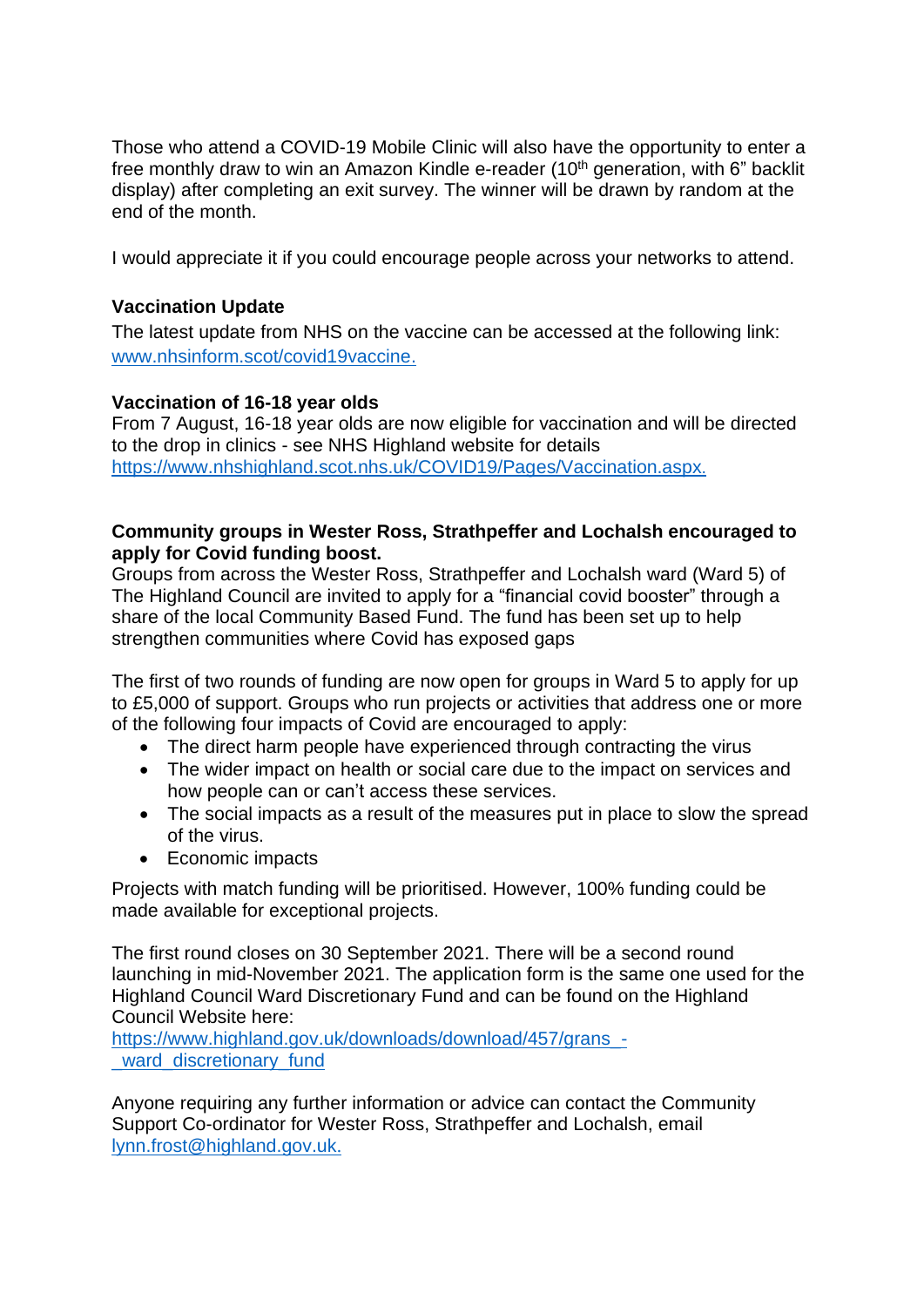### **Update: Post Office card accounts closure extended until November 2022**

In an update to an item in an earlier weekly briefing, we have now been informed that Post Office Card Accounts are to be extended for another year in order to safely move existing users over to traditional bank accounts or a new Payment Exception Service.

Full details can be found: [Post Office card accounts closure extended until](https://eur02.safelinks.protection.outlook.com/?url=https%3A%2F%2Fwww.gov.uk%2Fgovernment%2Fnews%2Fpost-office-card-accounts-closure-extended-until-november-2022&data=04%7C01%7C%7Cf287749aa58e4da7739708d9742cacfa%7C89f0b56e6d164fe89dba176fa940f7c9%7C0%7C0%7C637668557487518158%7CUnknown%7CTWFpbGZsb3d8eyJWIjoiMC4wLjAwMDAiLCJQIjoiV2luMzIiLCJBTiI6Ik1haWwiLCJXVCI6Mn0%3D%7C1000&sdata=Qn8fr0nlG7PdJSwWZWIjcETlBd1oLQ1ZXnkIL%2F5kPfY%3D&reserved=0)  November 2022 - [GOV.UK \(www.gov.uk\)](https://eur02.safelinks.protection.outlook.com/?url=https%3A%2F%2Fwww.gov.uk%2Fgovernment%2Fnews%2Fpost-office-card-accounts-closure-extended-until-november-2022&data=04%7C01%7C%7Cf287749aa58e4da7739708d9742cacfa%7C89f0b56e6d164fe89dba176fa940f7c9%7C0%7C0%7C637668557487518158%7CUnknown%7CTWFpbGZsb3d8eyJWIjoiMC4wLjAwMDAiLCJQIjoiV2luMzIiLCJBTiI6Ik1haWwiLCJXVCI6Mn0%3D%7C1000&sdata=Qn8fr0nlG7PdJSwWZWIjcETlBd1oLQ1ZXnkIL%2F5kPfY%3D&reserved=0)

#### **World Suicide Prevention Day 2021**

Today (10<sup>th</sup> September) is World Suicide Prevention Day. An awareness day observed on 10 September every year, as a platform to provide commitment, action and promote preventative measures with the aim to reduce the number of suicides and suicide attempts globally.

In Highland, the Community Planning Partnership aim to create hope through action to prevent Suicide. The partners launched the - Prevent Suicide Highland App, available on Android and I-Phone and also delivers the Suicide Intervention and Prevention Programme (SIPP) across Highland.

Suicides are preventable and the Highland Community Planning Partners will continue to work collaboratively with communities across Highland.

If you, or someone you know needs support in relation to suicide, you can download the Prevent Suicide Highland App or call Samaritans on 116 123 or Breathing Space on 0800 83 85 87

[https://www.highland.gov.uk/news/article/13956/world\\_suicide\\_prevention\\_day\\_2021](https://www.highland.gov.uk/news/article/13956/world_suicide_prevention_day_2021)

### **Food Support for Groups**

We know that a number of you continue to provide support to the most vulnerable in your communities and that most of you already have well defined routes for accessing food to provide this support or are supporting individuals to access their shopping or community fridges/food tables.

If you are struggling to access food to continue support to vulnerable people locally, please do contact us through the policy mailbox and we can look at ways that we can support your group going forward.

Contact: [policy6@highland.gov.uk](mailto:policy6@highland.gov.uk)

**Helpful Links** Welfare Support Team [www.highland.gov.uk/directory\\_record/102970/benefit\\_advice](http://www.highland.gov.uk/directory_record/102970/benefit_advice)

Self Isolation Support Grant - [www.highland.gov.uk/info/20016/coronavirus/940/self](http://www.highland.gov.uk/info/20016/coronavirus/940/self-isolation_support_grant)[isolation\\_support\\_grant](http://www.highland.gov.uk/info/20016/coronavirus/940/self-isolation_support_grant)